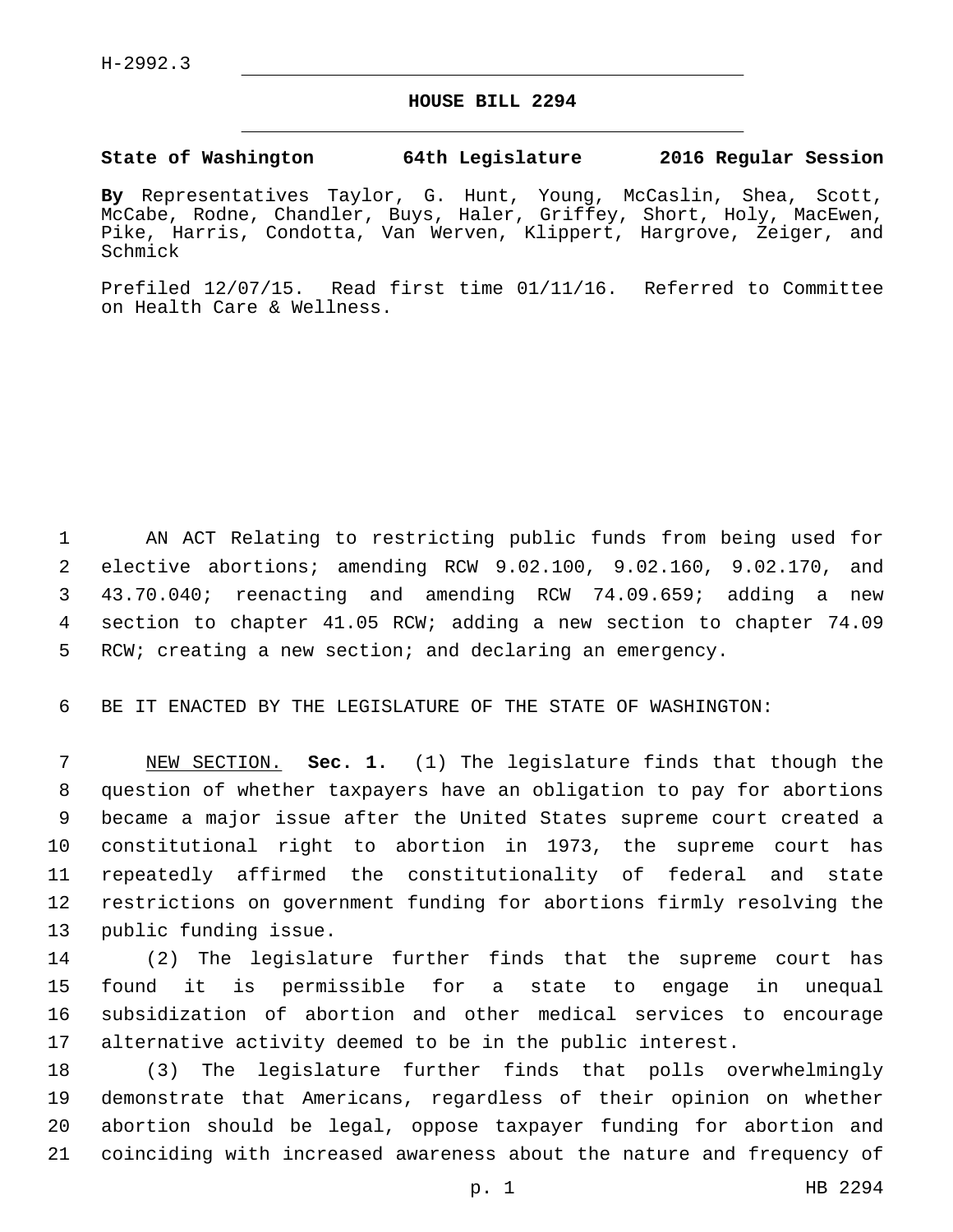abortion subsidization in the United States is an increased awareness about the true nature of the abortion industry. As Americans become more aware of how their tax dollars or insurance premiums are being used to subsidize abortion, and how that affects the safety and well- being of women, their aversion toward paying directly for abortions is evolving into an aversion toward subsidizing abortion providers 7 for any medical services.

 **Sec. 2.** RCW 9.02.100 and 1992 c 1 s 1 are each amended to read 9 as follows:

 The sovereign people hereby declare that every individual possesses a fundamental right of privacy with respect to personal 12 reproductive decisions.

 Accordingly, it is the public policy of the state of Washington 14 that:

 (1) Every individual has the fundamental right to choose or 16 refuse birth control;

 (2) Every woman has the fundamental right to choose or refuse to have an abortion, except as specifically limited by RCW 9.02.100 through 9.02.170 and 9.02.900 through 9.02.902;19

 (3) Except as specifically permitted by RCW 9.02.100 through 21 9.02.170 ((and)), 9.02.900 through 9.02.902, 43.70.040, 74.09.659, 22 and sections 6 and 7 of this act, the state shall not deny or interfere with a woman's fundamental right to choose or refuse to 24 have an abortion; and

 (4) Except as otherwise provided in RCW 9.02.160, 9.02.170, 43.70.040, 74.09.659, and sections 6 and 7 of this act, the state shall not discriminate against the exercise of these rights in the regulation or provision of benefits, facilities, services, or 29 information.

 **Sec. 3.** RCW 9.02.160 and 1992 c 1 s 7 are each amended to read 31 as follows:

32 (1) If the state provides, directly or by contract, maternity care benefits, services, or information to women through any program administered or funded in whole or in part by the state, the state shall also provide women otherwise eligible for any such program with substantially equivalent benefits, services, or information to permit 37 them to voluntarily terminate their pregnancies in any situation in 38 which the abortion is medically necessary.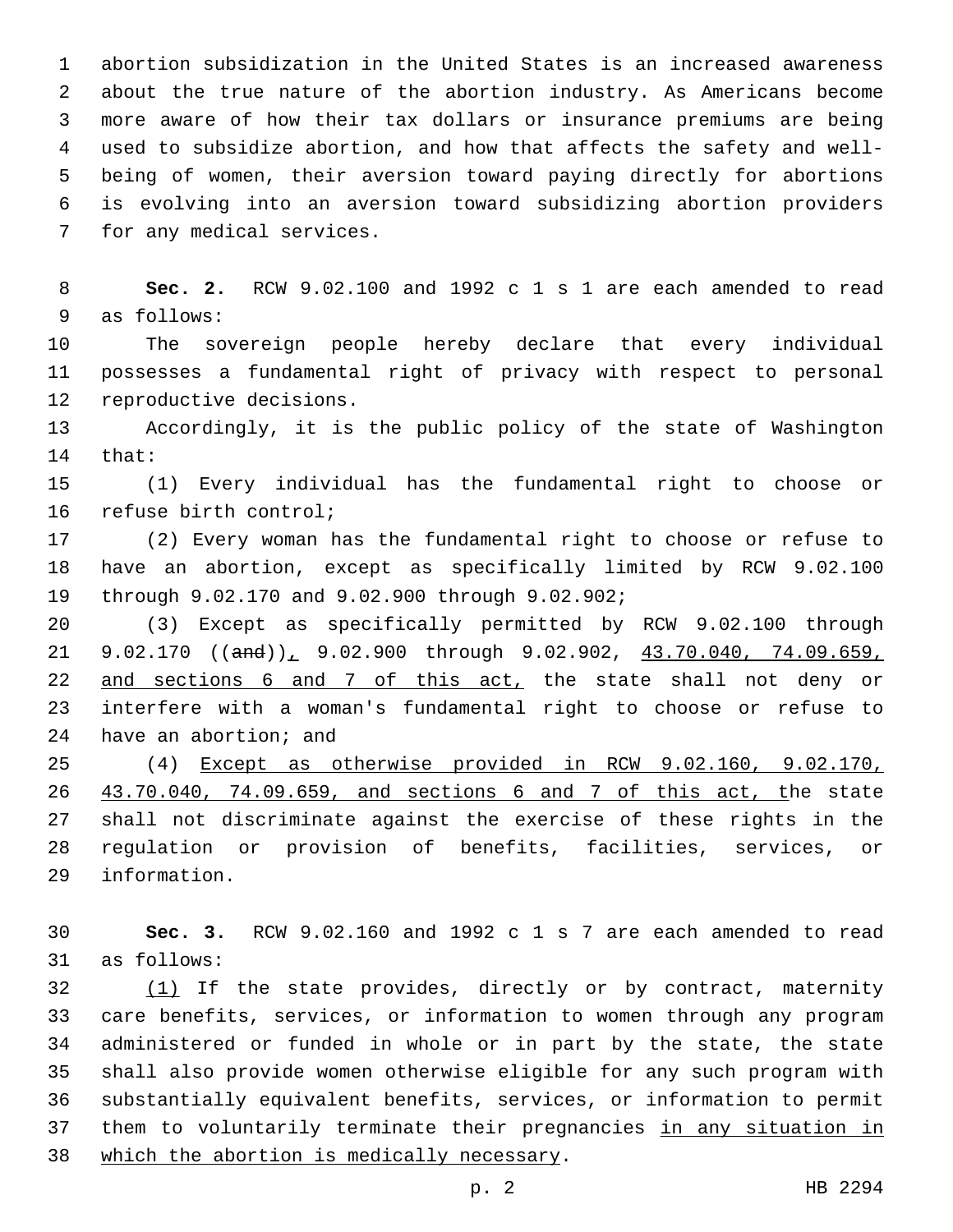(2) The state may not provide benefits or services to permit a 2 woman to voluntarily terminate her pregnancy, except when the abortion is medically necessary.

 **Sec. 4.** RCW 9.02.170 and 1992 c 1 s 8 are each amended to read 5 as follows:

For purposes of this chapter:6

 (1) "Viability" means the point in the pregnancy when, in the judgment of the physician on the particular facts of the case before such physician, there is a reasonable likelihood of the fetus's sustained survival outside the uterus without the application of 11 extraordinary medical measures.

 (2) "Abortion" means any medical treatment intended to induce the termination of a pregnancy except for the purpose of producing a live 14 birth.

 (3) "Pregnancy" means the reproductive process beginning with the 16 implantation of an embryo.

 (4) "Physician" means a physician licensed to practice under chapter 18.57 or 18.71 RCW in the state of Washington.

 (5) "Health care provider" means a physician or a person acting 20 under the general direction of a physician.

 (6) "State" means the state of Washington and counties, cities, towns, municipal corporations, and quasi-municipal corporations in 23 the state of Washington.

 (7) "Private medical facility" means any medical facility that is 25 not owned or operated by the state.

 (8) "Medically necessary" means that, as determined by 27 reasonable, good faith clinical judgment of the patient's primary care physician, the life of the woman seeking the abortion is in imminent danger because of a serious physical disorder, illness, or injury if the abortion is not performed.

 **Sec. 5.** RCW 43.70.040 and 2005 c 32 s 2 are each amended to read 32 as follows:

33 (1) In addition to any other powers granted the secretary, and except as provided in subsection (2) of this section, the secretary 35 may:

36  $((+1))$  (a) Adopt, in accordance with chapter 34.05 RCW, rules necessary to carry out the provisions of chapter 9, Laws of 1989 1st ex. sess.: PROVIDED, That for rules adopted after July 23, 1995, the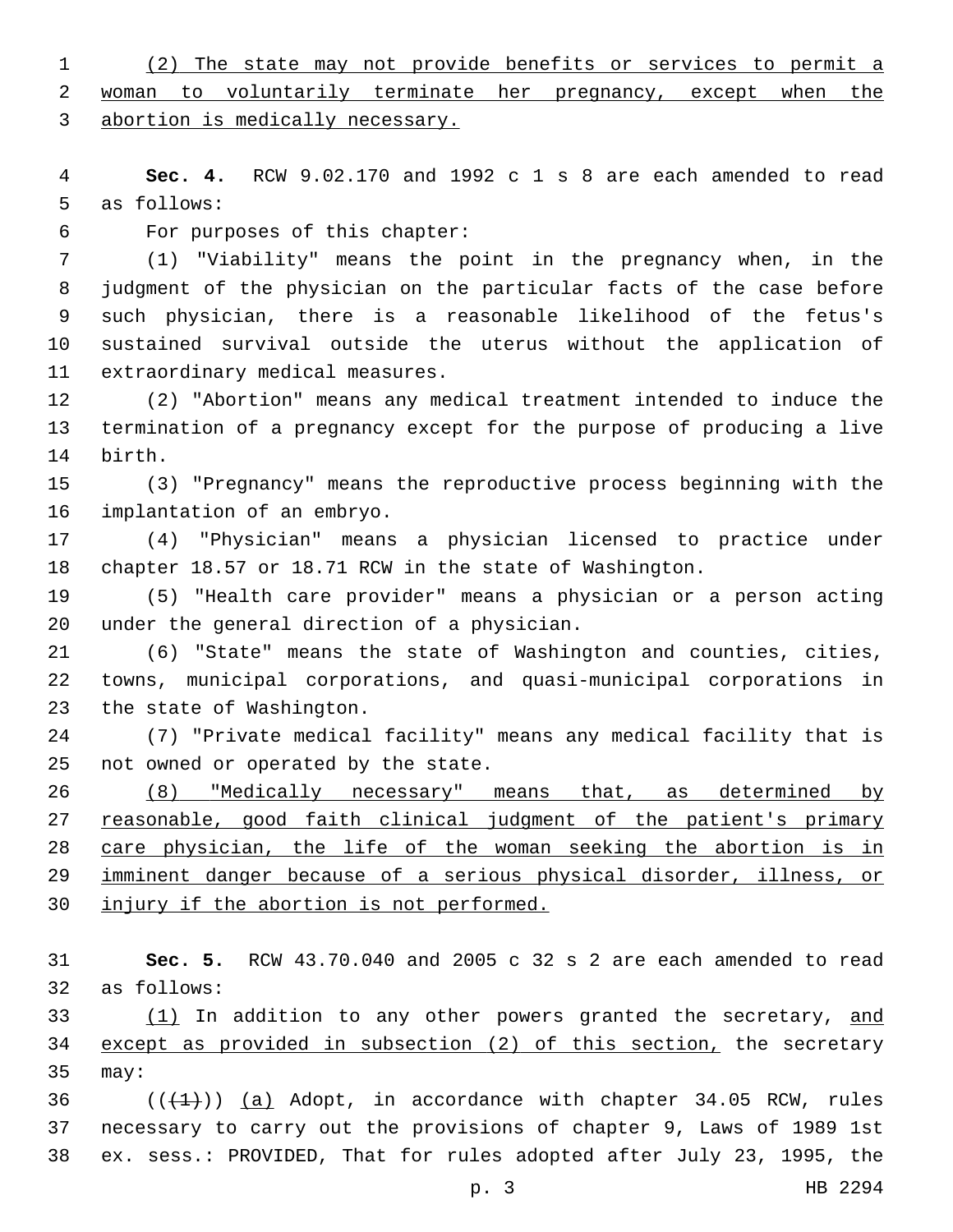secretary may not rely solely on a section of law stating a statute's intent or purpose, on the enabling provisions of the statute establishing the agency, or on any combination of such provisions, 4 for statutory authority to adopt any rule;

5 ( $(\langle 2 \rangle)$ ) (b) Appoint such advisory committees as may be necessary to carry out the provisions of chapter 9, Laws of 1989 1st ex. sess. Members of such advisory committees are authorized to receive travel expenses in accordance with RCW 43.03.050 and 43.03.060. The secretary and the board of health shall review each advisory committee within their jurisdiction and each statutory advisory committee on a biennial basis to determine if such advisory committee 12 is needed;

13  $((+3))$   $(c)$  Undertake studies, research, and analysis necessary to carry out the provisions of chapter 9, Laws of 1989 1st ex. sess. 15 in accordance with RCW 43.70.050;

 $((4+))$  (d) Delegate powers, duties, and functions of the department to employees of the department as the secretary deems necessary to carry out the provisions of chapter 9, Laws of 1989 1st 19 ex. sess.;

 $((+5+))$  (e) Enter into contracts and enter into and distribute grants on behalf of the department to carry out the purposes of chapter 9, Laws of 1989 1st ex. sess. The department must report to the legislature a summary of the grants distributed under this authority, for each year of the first biennium after the department receives authority to distribute grants under this section, and make 26 it electronically available;

27  $((+6+))$   $(f)$  Act for the state in the initiation of, or the participation in, any intergovernmental program to the purposes of 29 chapter 9, Laws of 1989 1st ex. sess.; or

30  $((+7+))$  (g) Solicit and accept gifts, grants, bequests, devises, 31 or other funds from public and private sources.

 (2)(a) The secretary may not enter into contracts, distribute grants, or direct funds to any organization that provides elective abortions or is affiliated, in whole or in part, with any organization that provides elective abortions, or receives consideration from or provides consideration to, directly or indirectly, any organization that provides elective abortions.

 (b) For the purposes of this subsection, "elective abortion" means any abortion that is voluntarily undertaken to induce the 40 termination of a pregnancy, other than an abortion deemed medically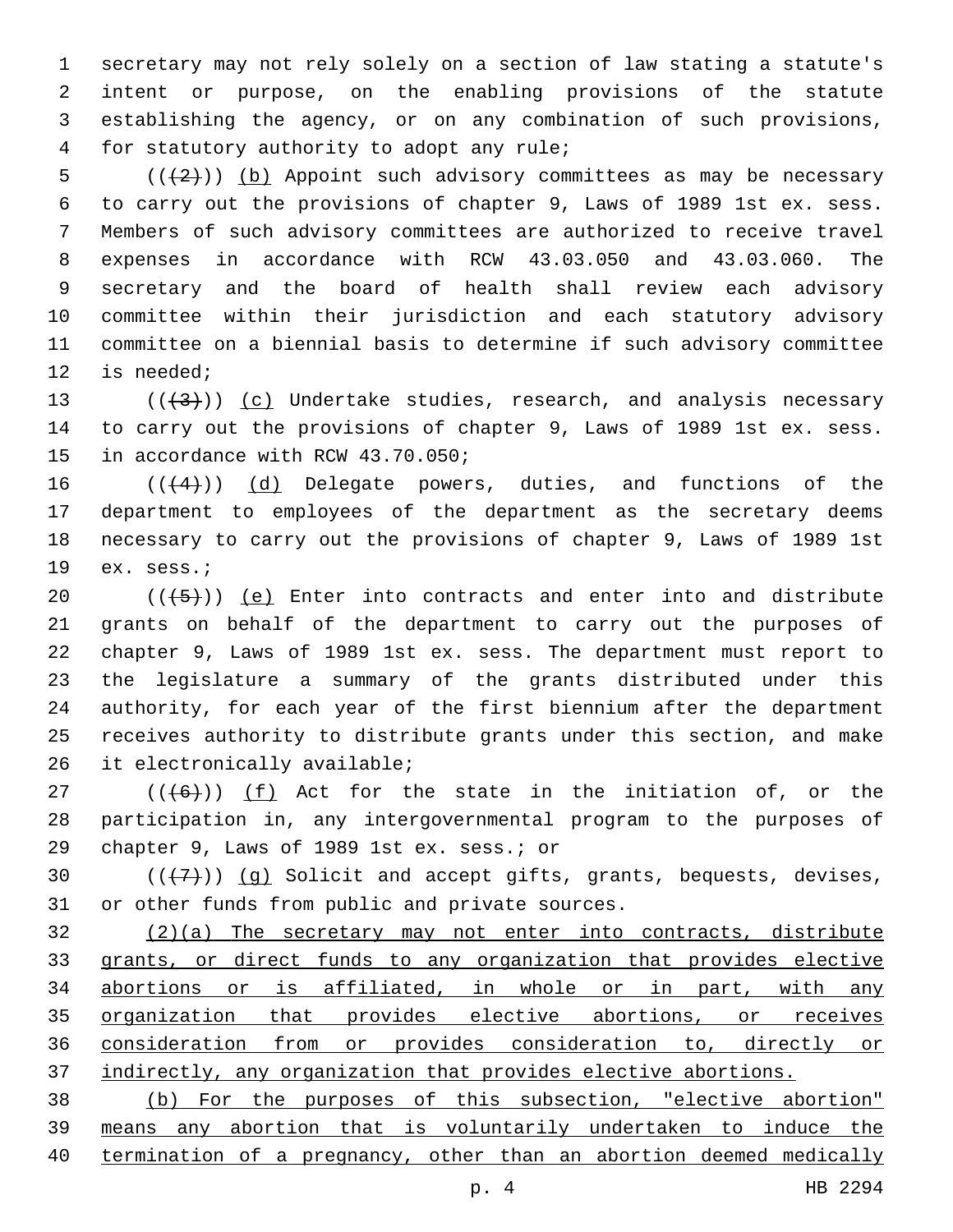necessary by the patient's primary care physician. "Medically necessary" has the same meaning as in RCW 9.02.170.

 NEW SECTION. **Sec. 6.** A new section is added to chapter 41.05 4 RCW to read as follows:

 (1) A health benefit plan offered to public employees and their covered dependents under this chapter that is not subject to the provisions of Title 48 RCW and is issued or renewed after December 8 31, 2016, may not:

(a) Provide elective abortions; or9

 (b) Purchase any services from any organization that provides elective abortions, is affiliated, in whole or in part, with any organization that provides elective abortions, or receives consideration from or provides consideration to, directly or indirectly, any organization that provides elective abortions.

 (2) For the purposes of this section, "elective abortion" has the 16 same meaning as in section 5 of this act.

 NEW SECTION. **Sec. 7.** A new section is added to chapter 74.09 18 RCW to read as follows:

(1) A medical program defined in RCW 74.09.010 may not:

20 (a) Provide elective abortions; or

 (b) Purchase any services from any organization that provides elective abortions, is affiliated, in whole or in part, with any organization that provides elective abortions, or receives consideration from or provides consideration to, directly or indirectly, any organization that provides elective abortions.

 (2) For the purposes of this section, "elective abortion" has the 27 same meaning as in section 5 of this act.

 **Sec. 8.** RCW 74.09.659 and 2011 1st sp.s. c 41 s 2 and 2011 1st sp.s. c 15 s 41 are each reenacted and amended to read as follows:

 (1) The authority shall continue to submit applications for the 31 family planning waiver program.

 (2) The authority shall submit a request to the federal department of health and human services to amend the current family 34 planning waiver program as follows:

 (a) Provide coverage for sexually transmitted disease testing and 36 treatment;